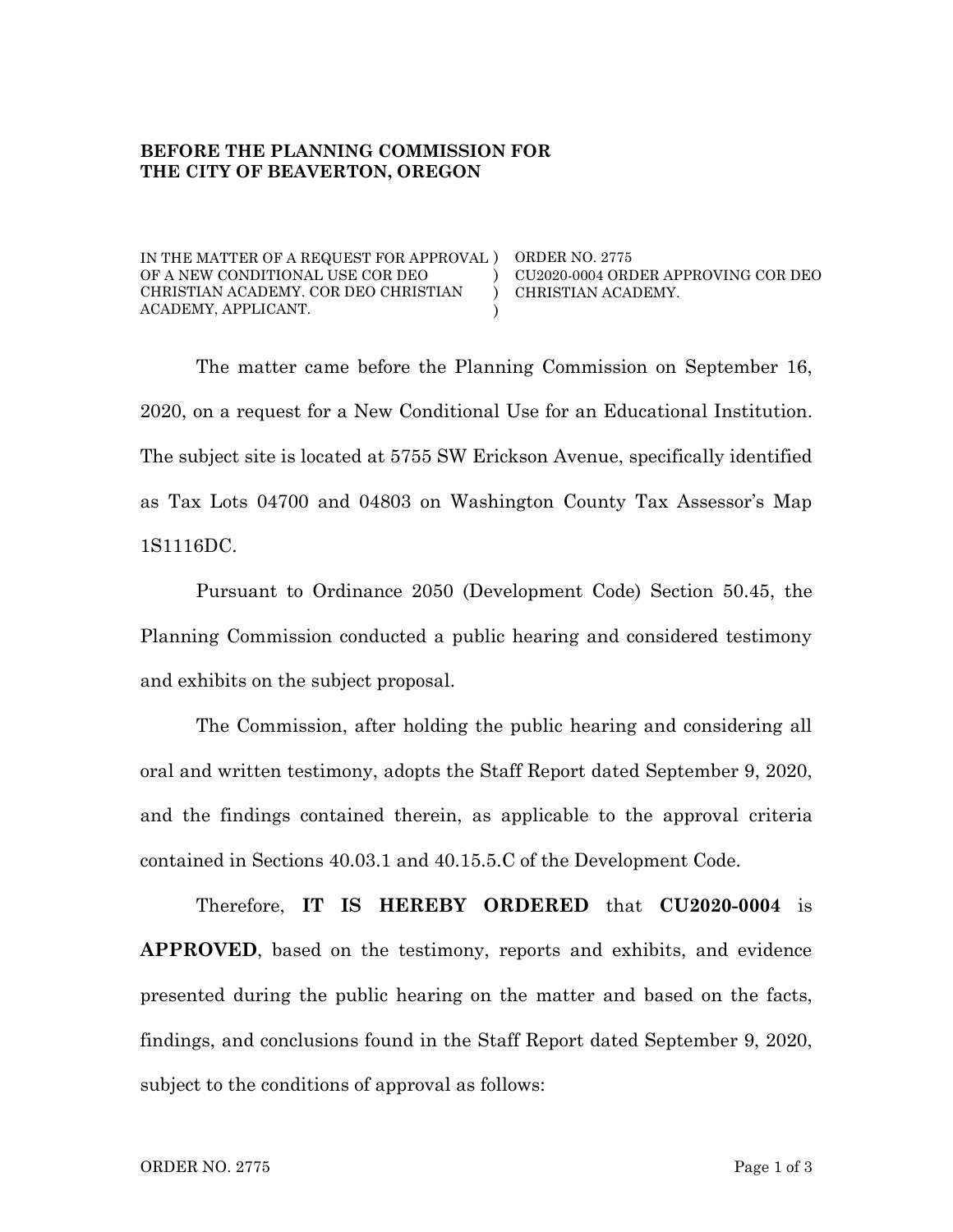- 1. The Conditional Use permit shall run with the land and shall continue to be valid upon a change of ownership of the site, unless otherwise specified in the conditions attached to the permit. (Planning/LR)
- 2. Final decision shall expire automatically two (2) years from the effective date of decision unless the approval is enacted either through construction or establishment of use within the two (2) year time period. (Planning/LR)

## **A. Prior to Building Permit issuance or commencement of the New Conditional Use, whichever is sooner, the applicant shall:**

- 3. Submit a signage plan to be approved by the City Transportation Engineer for the on-site circulation to ensure that drivers dropping off or picking up students associated with the new school use maneuver in the route shown in the applicant's submitted queuing site plan. (Transportation/KM)
- 4. Submit plans demonstrating compliance with the City's minimum standards for long-term bicycle parking (BDC 60.30.2.B and EDM Section 340). (Planning/LR)

Motion **CARRIED**, by the following vote:

**AYES:** Lawler, Overhage, Nye, Saldanha, Uba, Winter. **NAYS:** None. **ABSTAIN:** None. **ABSENT:** Brucker.

Dated this  $\frac{\log p}{\log q}$  day of  $\frac{\log p}{\log q}$ , 2020. 30th September

To appeal the decision of the Planning Commission, as articulated in Land Use Order No. 2775, an appeal must be filed on an Appeal form provided by the Director at the City of Beaverton Community Development Department's office by no later than 4:30 p.m. on \_\_\_\_\_\_\_\_\_\_\_\_\_\_\_\_\_\_\_\_\_\_\_\_\_\_\_\_\_\_\_, 2020. October 12